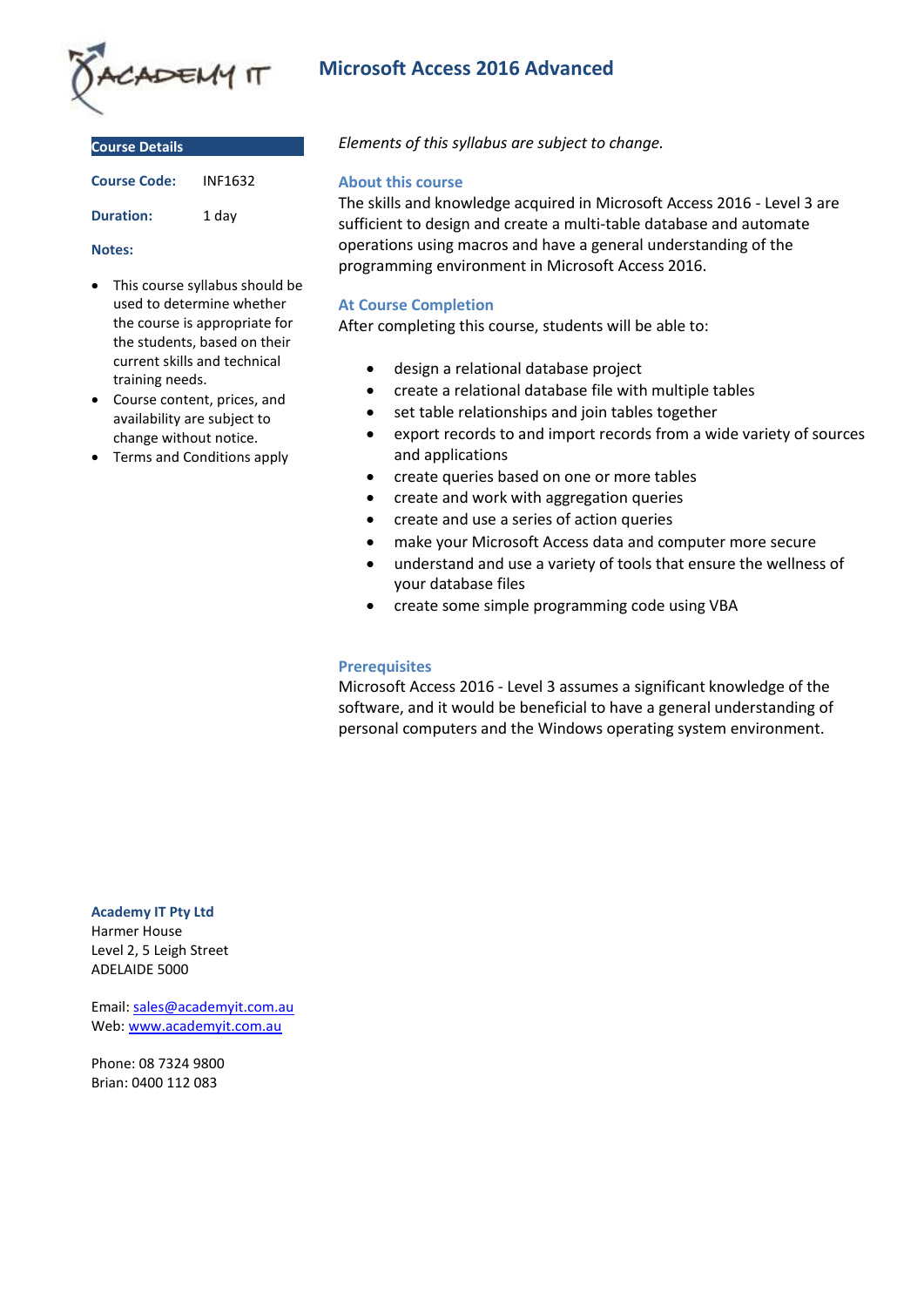

# **Table of Contents**

## **Relational Database Design**

- Designing a Relational Database
- Scoping the System
- Determining the Inputs
- Normalising a Database
- First Normal Form (1NF)
- Second Normal Form (2NF)
- Second Normal Form Case Study
- Third Normal Form (3NF)
- Database Indexing

## **Creating a Relational Database**

- Creating a New Database File
- Creating Lookup Tables
- Defining a Primary Key
- Saving and Closing a Table
- Creating the Expense Type Table
- Creating the Transactions Table
- Creating the Details Table

## **Setting Table Relationships**

- Understanding Table Relationships
- Understanding Lookup Relationships
- Looking Up the Employees Table
- Looking Up the Expense Types Table
- Viewing Table Relationships
- Understanding Table Joins
- Editing the Employee Table Join
- Editing the Expense Type Table Join
- Creating a New Join
- Creating a Relationship Report

#### **Importing and Exporting Records**

- Exporting Records to Microsoft Excel
- Exporting Records to a Text File
- Importing From Microsoft Excel
- Importing From a Text File
- Linking to an External Source

#### **Multi Table Queries**

- Understanding Relational Queries
- Creating a Relational Query Design
- Filtering a Relational Query
- Filtering Related Fields
- Adding More Tables and Fields
- Utilising Hidden Fields
- Understanding Query Joins
- Creating an Inner Join
- Creating a Left Outer Join
- Creating a Right Outer Join

## **Aggregation Queries**

- Creating an Aggregation Query
- Working With Aggregation Queries
- Multiple Aggregations
- Modifying Aggregation Headings
- Aggregating Calculated Fields
- Applying Criteria to Aggregates
- Understanding Nested Queries
- Creating an Assembly Query
- Creating the Nesting Query

## **Action Queries**

- Creating a Make Table Query
- Using a Make Table Query
- Understanding Expressions and Update Queries
- Preparing an Update Query
- Running an Update Query
- Updating Using Expressions
- Running an Expression-Based Update
- Creating a Delete Query
- Running a Delete Query
- Creating an Append Query
- Running an Append Query
- Turning Action Messages Off

#### **Database Security**

- Understanding Database Trust
- Enabling Blocked Content
- Understanding the Trust Centre
- Creating a Trusted Location
- Opening a Database From a Trusted Location
- Encrypting a Database
- Decrypting and Opening a Database
- Removing a Database Password
- Understanding Package and Sign
- Creating a Self Signed Certificate
- Creating a Signed Package
- Extracting and Using a Signed Package

#### **Database Wellness**

- Compacting and Repairing a Database
- Understanding Database Splitting
- Using the Database Splitter
- Managing Linked Tables
- Checking Object Dependencies
- Analysing Database Performance
- Documenting a Database